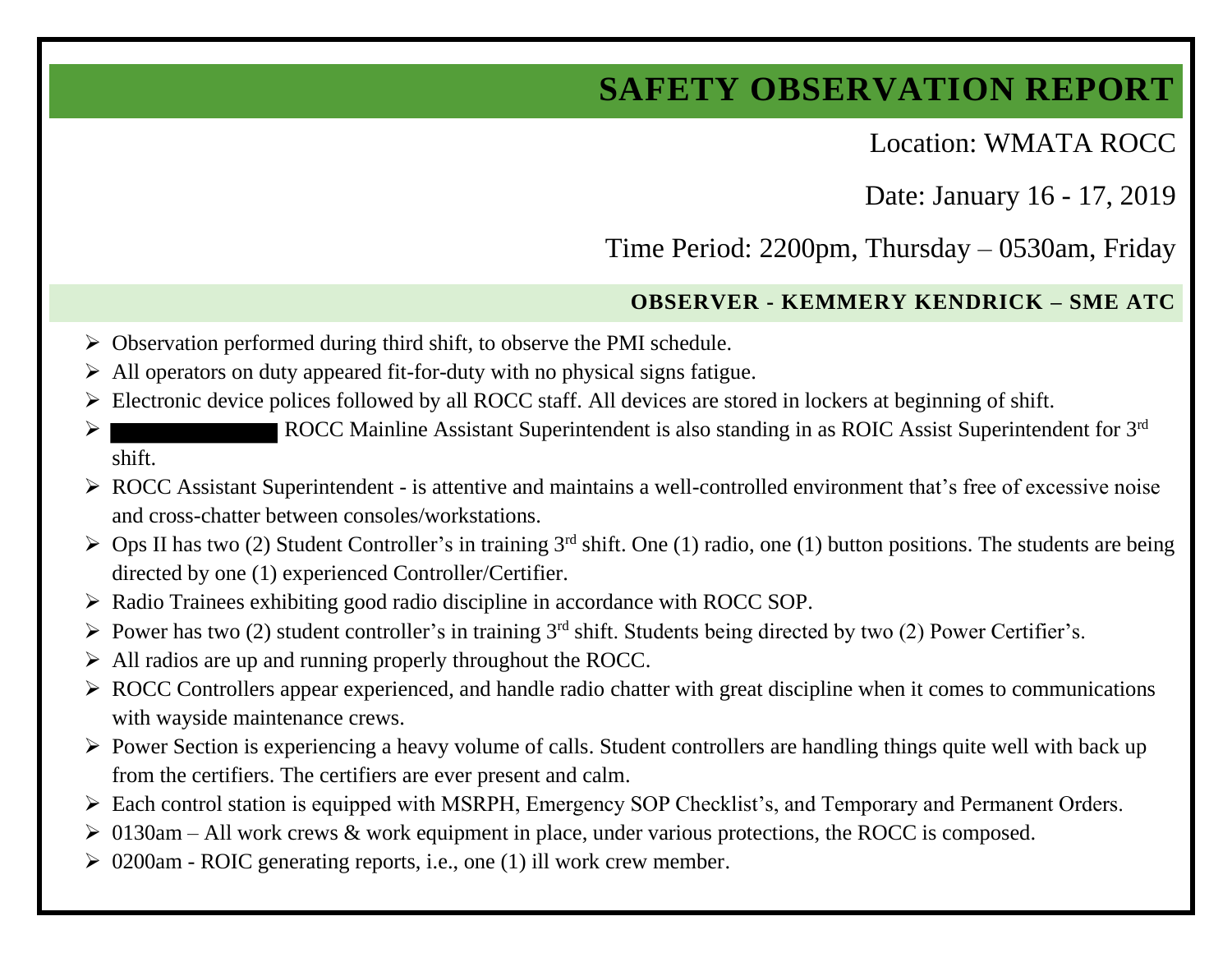- $\geq 0332$ am Speaking with one controller this morning who stated that he/she is and has experienced workplace incivility within the ROCC. The controller has become discouraged and is considering suspending his/her employ. The controller is new to the craft. I informed the controller that WMSC will be monitoring all ROCC shifts. This is to assure that the atmosphere within the ROCC remains civil for the safety of our passengers. I further informed he/she that their experience within the ROCC should be one of a professional nature. After giving he/she my business card and informing the individual that I will be available should they need to reach out for assistance.
	- o It is imperative that we continue to monitor this Rail Operations Control Center. We must safeguard employees from the brunt of unprofessional behavior from WMATAs superiors and supervisors who govern over them.
	- o Supervision must take on a more supportive role in assuring that all newly trained controllers are properly coached through until they develop a firm footing in their new craft. At minimum, 1 year.
	- o WMATA has put time and money into these new assets, therefore, it is imperative that these employees are coached through successfully.
	- o Physically observed operator while work equipment was in the process of clearing the track. The operator exhibited great control of his/her sector. He/she displayed proper radio control in accordance with ROCC SOP. Work crews responded with equal clarity and professionalism. All work equipment and crew members cleared without issue.
	- o Both radio and button controllers worked together well without any anomalies.
	- o While closely monitoring this Ops group, I did notice the supervisor back off.
- $\geq 0359$ am The ROCC is now coming back online. Work crews are relinquishing their protections/foul time and are clearing up. All controllers are restoring the system preparing for regular revenue service.
- $\geq 0.0456$ am relief shift migrating in and receiving morning debriefs.